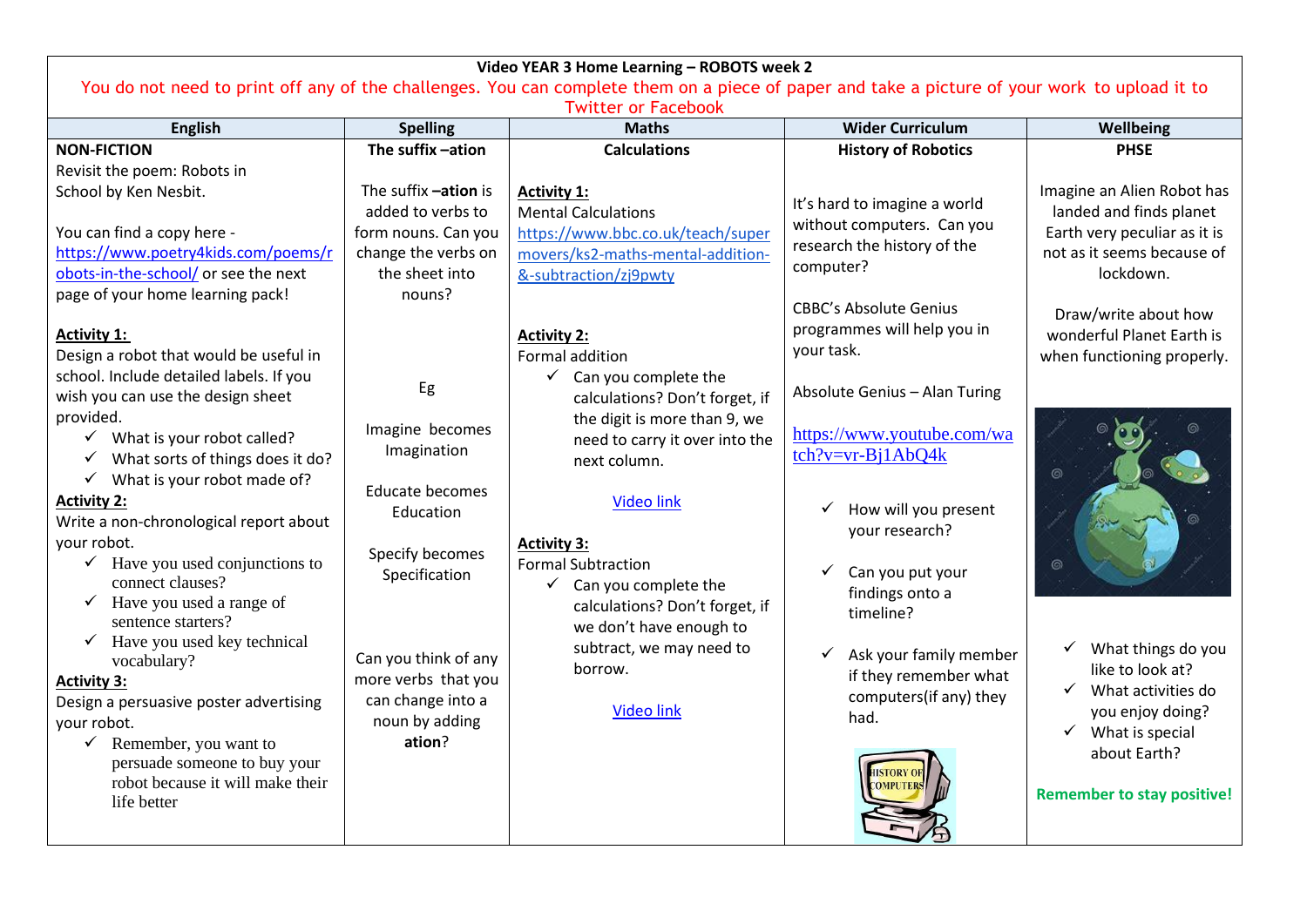### **Robots in the School**

There were robots by the hundreds that had taken over school. They arrived here from the future when they needed to refuel.

They invaded every classroom and went clanking through in the halls. If you looked inside the bathrooms you'd see robots in the stalls.

They surrounded all the teachers and propelled them out the door. Then they headed for the offices in search of even more.

They ejected the custodian and Principal as well, plus the secretary, nurse and all the other personnel.

They intruded in the lunchroom and evicted all the cooks. They expelled our good librarian and commandeered her books.

Then they came across a small surprise in section eight -one -one; just a book of silly poetry that looked like lots of fun.

When they opened it and read about a zebra and giraffe, their connections started sparking as they all began to laugh.

Next they read a funny poem where the teacher fell asleep. All their heads began to rattle as they bellowed long and deep.

When they read about the lunchroom and the stuff in Lost and Found they began shake and wobble, and they crumpled to the ground.

Then they read a final poem and their circuits overloaded. They guffawed so uncontrollably that all their heads exploded.

Now the school is back to normal. All the teachers have returned, and we're happy for the all -important lesson that we learned.

There is nothing quite so powerful or mighty as the pen, and we're memorizing poetry in case they come again.

— Kenn Nesbitt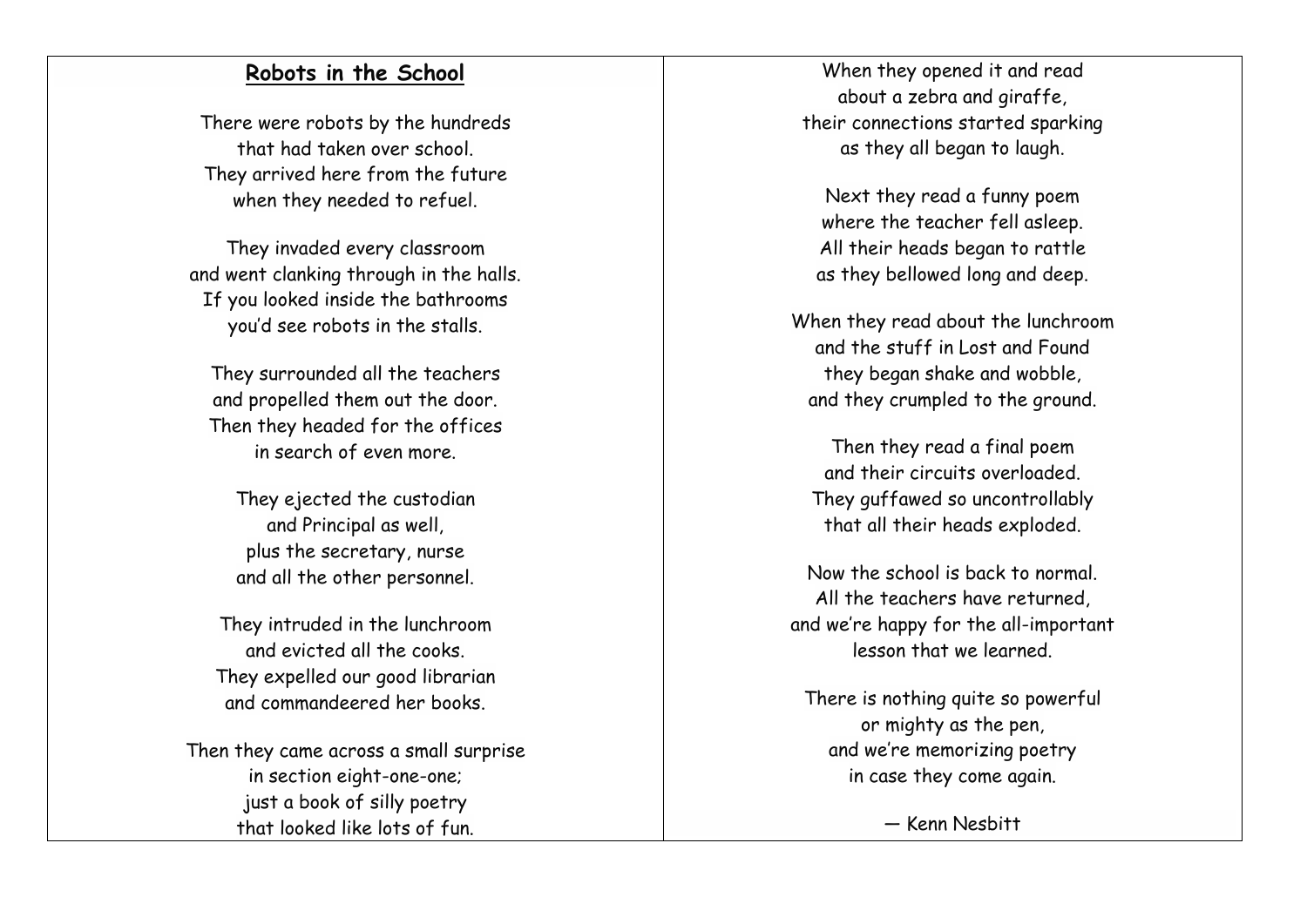# **Design a Robot**



- 
- 
- 
- 

# **How Will Your Robot Work?**

Label and explain these features on your design.

- 
- 
- 
- 
- 

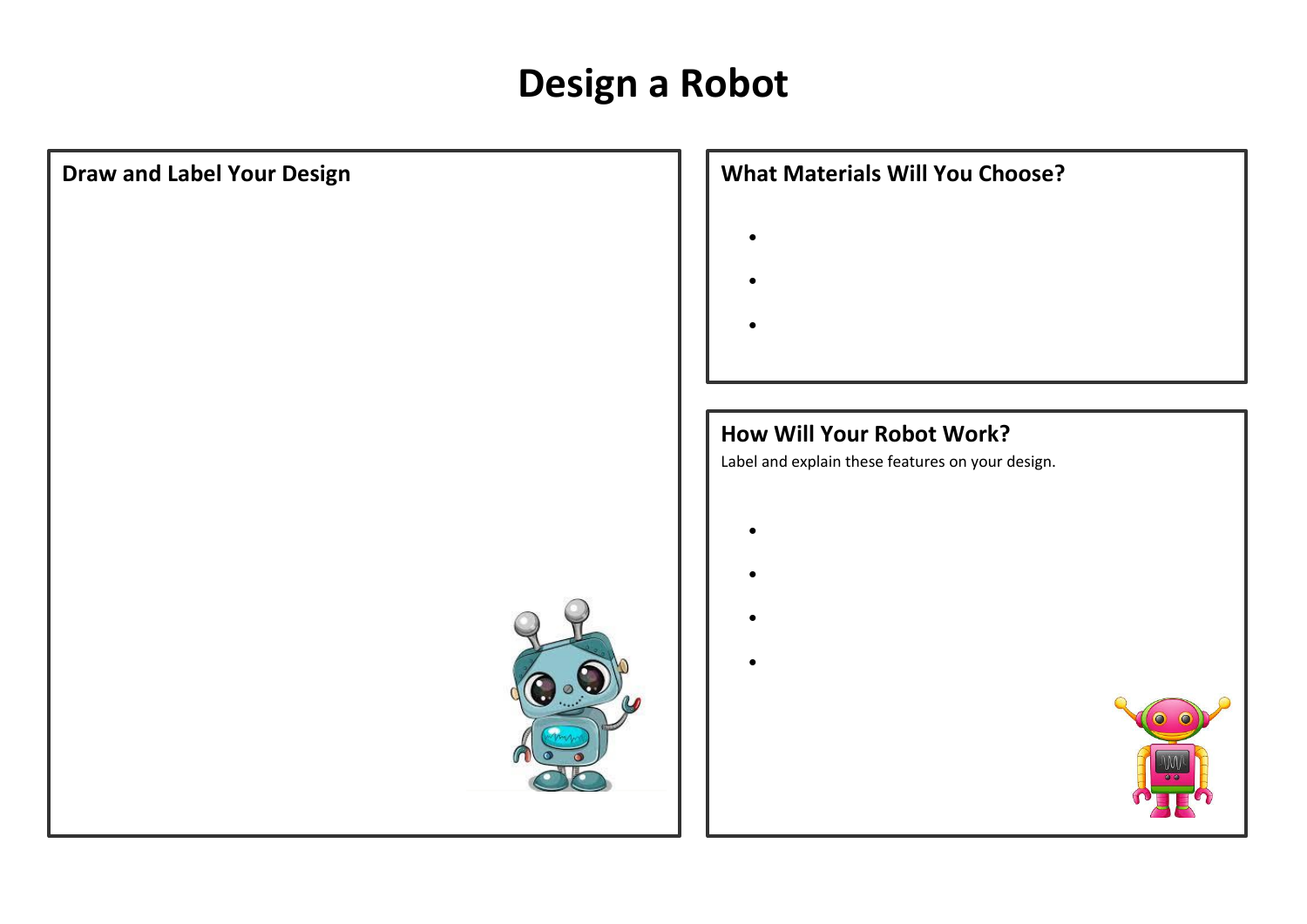## **Robot – Non-Chronological Report**

**I can describe how my Robot looks, moves and sounds using adjectives, verbs and conjunctions**

| What does your robot look like                   |
|--------------------------------------------------|
|                                                  |
|                                                  |
|                                                  |
|                                                  |
|                                                  |
|                                                  |
|                                                  |
|                                                  |
|                                                  |
|                                                  |
|                                                  |
|                                                  |
| What is your robot made of?                      |
|                                                  |
|                                                  |
|                                                  |
|                                                  |
|                                                  |
|                                                  |
|                                                  |
|                                                  |
|                                                  |
|                                                  |
|                                                  |
| What does your robot do? What are its functions? |
|                                                  |
|                                                  |
|                                                  |
|                                                  |
|                                                  |
|                                                  |
|                                                  |
|                                                  |
|                                                  |
|                                                  |
|                                                  |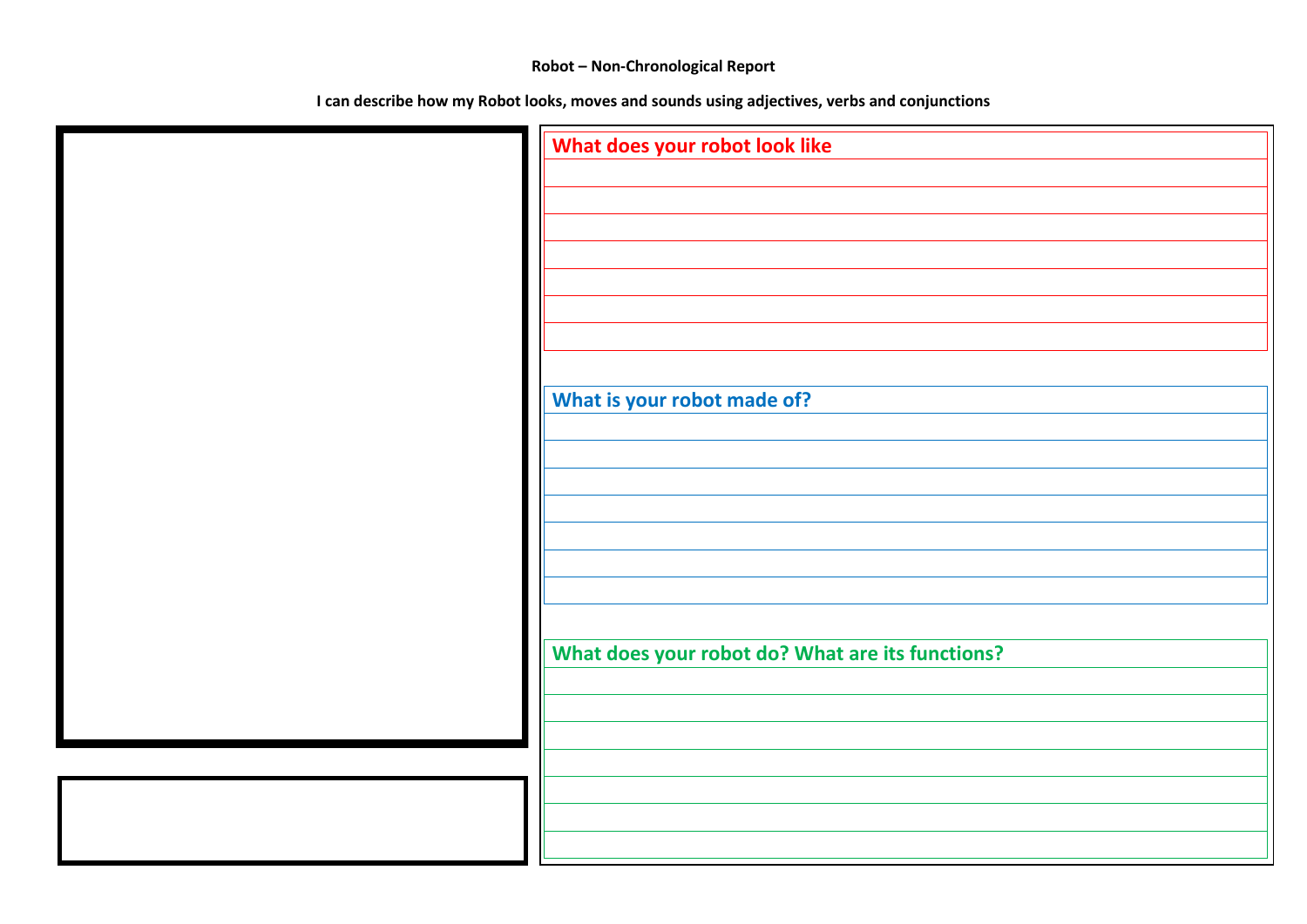| <b>Suffix-ation</b>                                                                                                                                                                                                                                                                         |                                                                                                                                                                                                                                                                    |
|---------------------------------------------------------------------------------------------------------------------------------------------------------------------------------------------------------------------------------------------------------------------------------------------|--------------------------------------------------------------------------------------------------------------------------------------------------------------------------------------------------------------------------------------------------------------------|
| <b>ation</b><br>or a result.                                                                                                                                                                                                                                                                | <b>Words with suffix</b><br>-ation usually tell about<br>an action, a process,                                                                                                                                                                                     |
| A suffix is added to the end of a root to form a new word.<br>For example, adding the suffix -attion to the end of the<br>word prepare results in a new word preparation.                                                                                                                   |                                                                                                                                                                                                                                                                    |
| You can change verbs into nouns by adding the suffix sations.                                                                                                                                                                                                                               |                                                                                                                                                                                                                                                                    |
| <b>Example: expect + ation = expectation</b>                                                                                                                                                                                                                                                |                                                                                                                                                                                                                                                                    |
| I have to meet the expectation.<br>This is what my teacher will expect.<br>Through adding the suffix salion we have changed<br>the verb expect into the noun expectation.                                                                                                                   |                                                                                                                                                                                                                                                                    |
| Sometimes the root word changes before the suffix is added.                                                                                                                                                                                                                                 |                                                                                                                                                                                                                                                                    |
| <b>Example: circle + ation = circulation</b>                                                                                                                                                                                                                                                |                                                                                                                                                                                                                                                                    |
| Rule 1<br>When a word ends in a y, change to<br>before the suffix -ation is added.<br>Usually, a c is also added after the i.<br>For example:<br>$specification = specification$<br>qualify + ation = qualification<br>$notify + ation = notification$<br>multiply + ation = multiplication | Rule 2<br>The silent -- at the end of a root<br>word is dropped before<br>adding-ation.<br>For example:<br>$explore + ation = exploration$<br>$\text{dedare} + \text{ation} = \text{dedaration}$<br>$situate + ation = situation$<br>$accuse + ation = accusation$ |
| twinkly www.wist.com                                                                                                                                                                                                                                                                        |                                                                                                                                                                                                                                                                    |

1. Match up the root word in column A with the matching noun ending in -ation in Column B.

| Column A | Column B       |
|----------|----------------|
| educate  | imagination    |
| identify | education      |
| prepare  | preparation    |
| imagine  | identification |

2. The root words in Column A need the suffix -ation adding to them. Fill the column B.

| Column A  | Column B |
|-----------|----------|
| circulate |          |
| value     |          |
| multiply  |          |
| medicate  |          |
| pollinate |          |

3. Make the verb into a noun by adding the suffixes -ation. Think about whether you need to change the root word.

| determine |  |
|-----------|--|
| qualify   |  |
| explore   |  |
| specify   |  |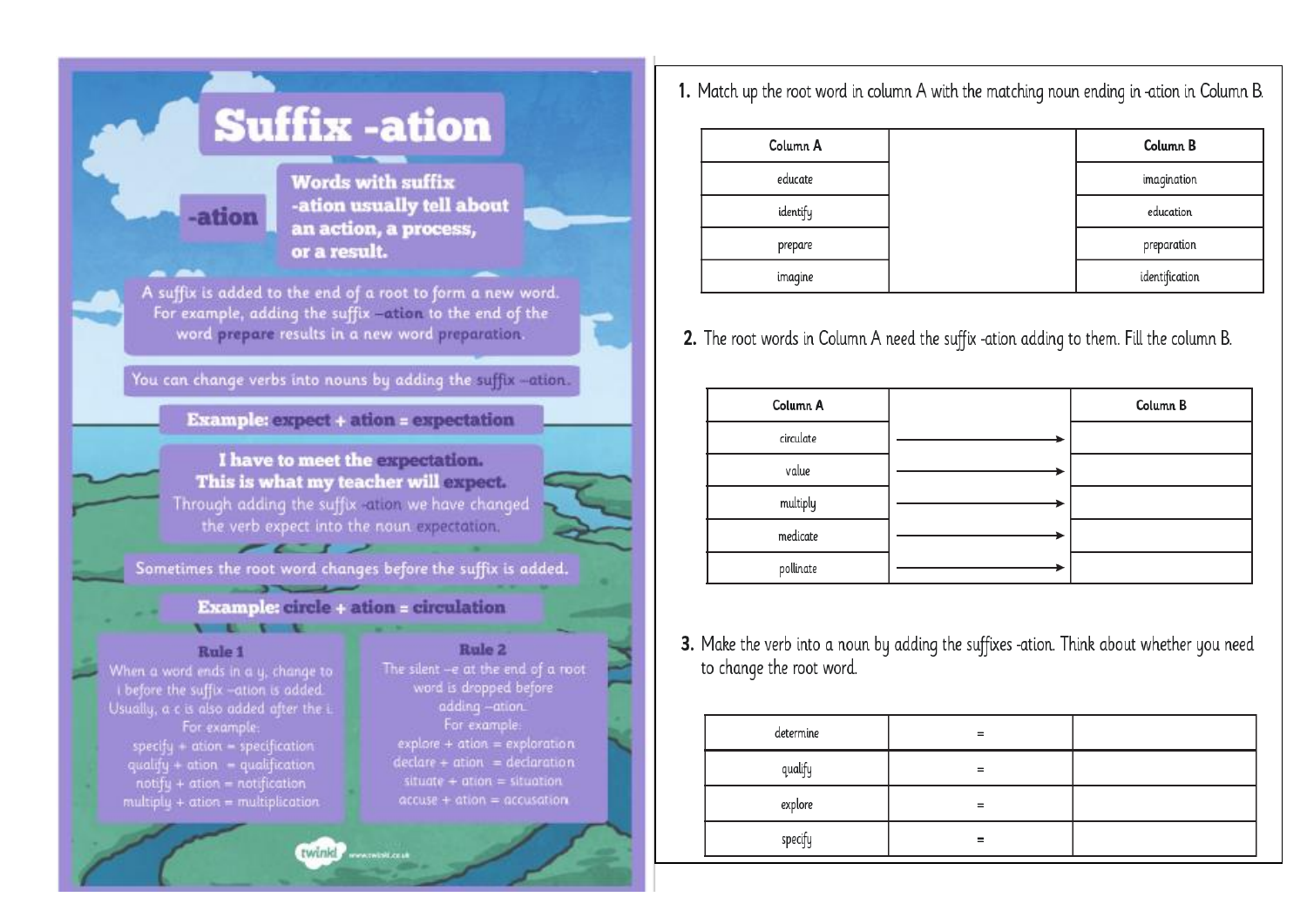|                      | Written addition of two 3-digit numbers<br>Maths worksheets from urbrainy.com | $\mathbf{a}$         | Written addition of two 3-digit numbers<br>Maths worksheets from urbrainy.com                                                                                                                                                                                                                           |        |
|----------------------|-------------------------------------------------------------------------------|----------------------|---------------------------------------------------------------------------------------------------------------------------------------------------------------------------------------------------------------------------------------------------------------------------------------------------------|--------|
| 1.<br>239<br>$+ 152$ | 2.<br>244<br>$+267$                                                           | 3.<br>447<br>$+374$  | 389<br>Addition of two 3-digit numbers is usually done on paper,<br>using the following standard method:<br>546<br>The method is to add the ones (units) first, put the ones in the answer, and 'carry' the ten into the                                                                                |        |
| 4.<br>337<br>$+185$  | 5.<br>424<br>$+287$                                                           | 6.<br>284<br>$+557$  | tens column. Then add the tens and continue in the same way into the hundreds. So, the steps are:<br>Step 1: add the ones (units)<br>389<br>$9 + 6 = 15$<br>546<br>Put the 5 in the ones below the question.<br>$\overline{\phantom{0}}$<br>Then place the one ten below the answer in the tens column. |        |
| 7.<br>249<br>$+471$  | 8.<br>146<br>$+364$                                                           | 9.<br>175<br>$+579$  | Step 2: add the tens<br>8 (tens) + 4 (tens) + 1 (ten) = 13 (tens)<br>389<br>Place the 3 (tens) in the tens column and the 1(hundred) in the hundreds<br>column below the answer.<br>546<br>$\frac{35}{11}$                                                                                              |        |
| 10.<br>184<br>$+197$ | 11.<br>153<br>$+479$                                                          | 12.<br>148<br>$+464$ | Step 3: add the hundreds<br>3 (hundreds) + 5 (hundreds) + 1 (hundred) = 9 (hundreds)<br>389<br>Place the 9 (hundreds) in the hundreds column.<br>546<br>935                                                                                                                                             |        |
| Name:                |                                                                               | Page 2               | Name:                                                                                                                                                                                                                                                                                                   | Page 1 |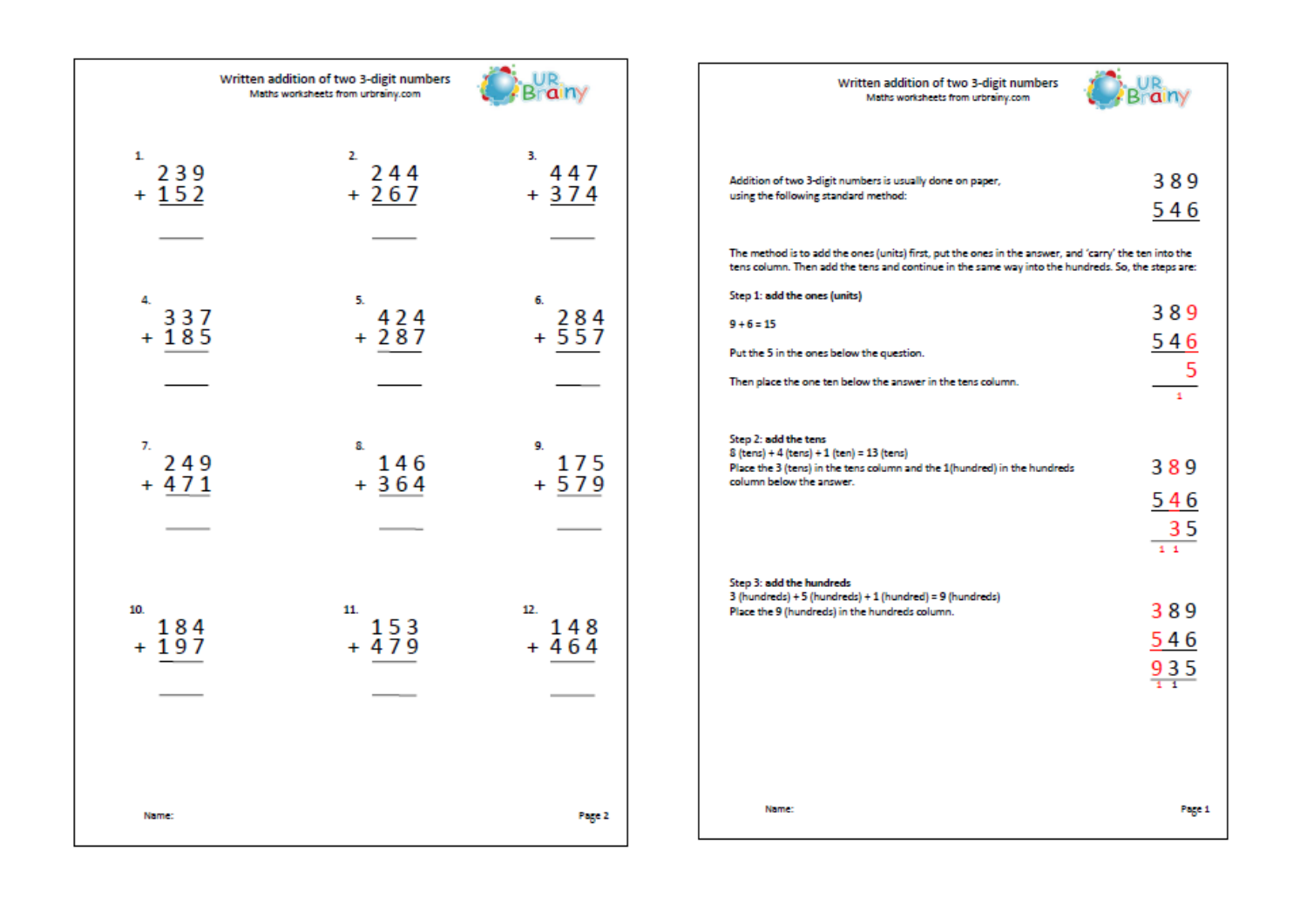

Page 1

Brainy

62

 $\overline{6}$  2

 $-39$ 

 $5 - 1$  $\delta$  2

 $-39$ 

 $5 - 1$ 

 $-\frac{39}{3}$ 

 $5 - 1$ 

 $\frac{39}{23}$ 

62

6.2

 $-39$